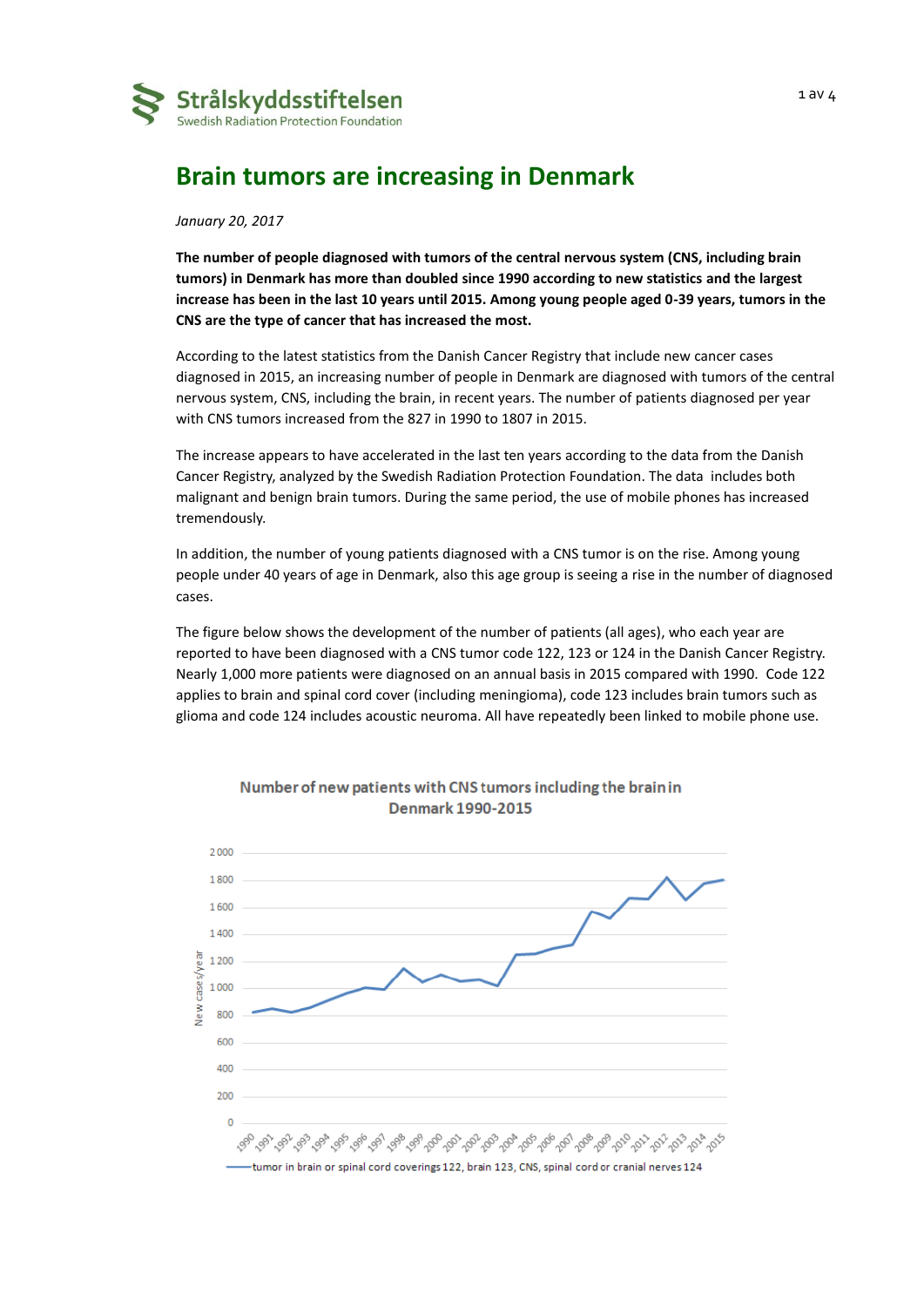

The figure below shows that the number of new patients with brain tumor (code 123) increased, particularly during the last 10 years. In 2015, 1010 patients with brain tumor were reported compared with 714 patients in 2005, an increase with 41% in just 10 years.



## Number of new patients with CNS tumors codes 122, 123 and 124 Denmark 1990-2015, all ages

CNS tumors are also increasing among the young and are now almost as common as malignant melanoma among those aged 0-39 years. CNS tumors have increased more than any other tumor type over the past ten years in this age group. In 2006, 186 young persons aged 0-39 years were reported with a CNS tumor, but in 2015 the number had increased to 271.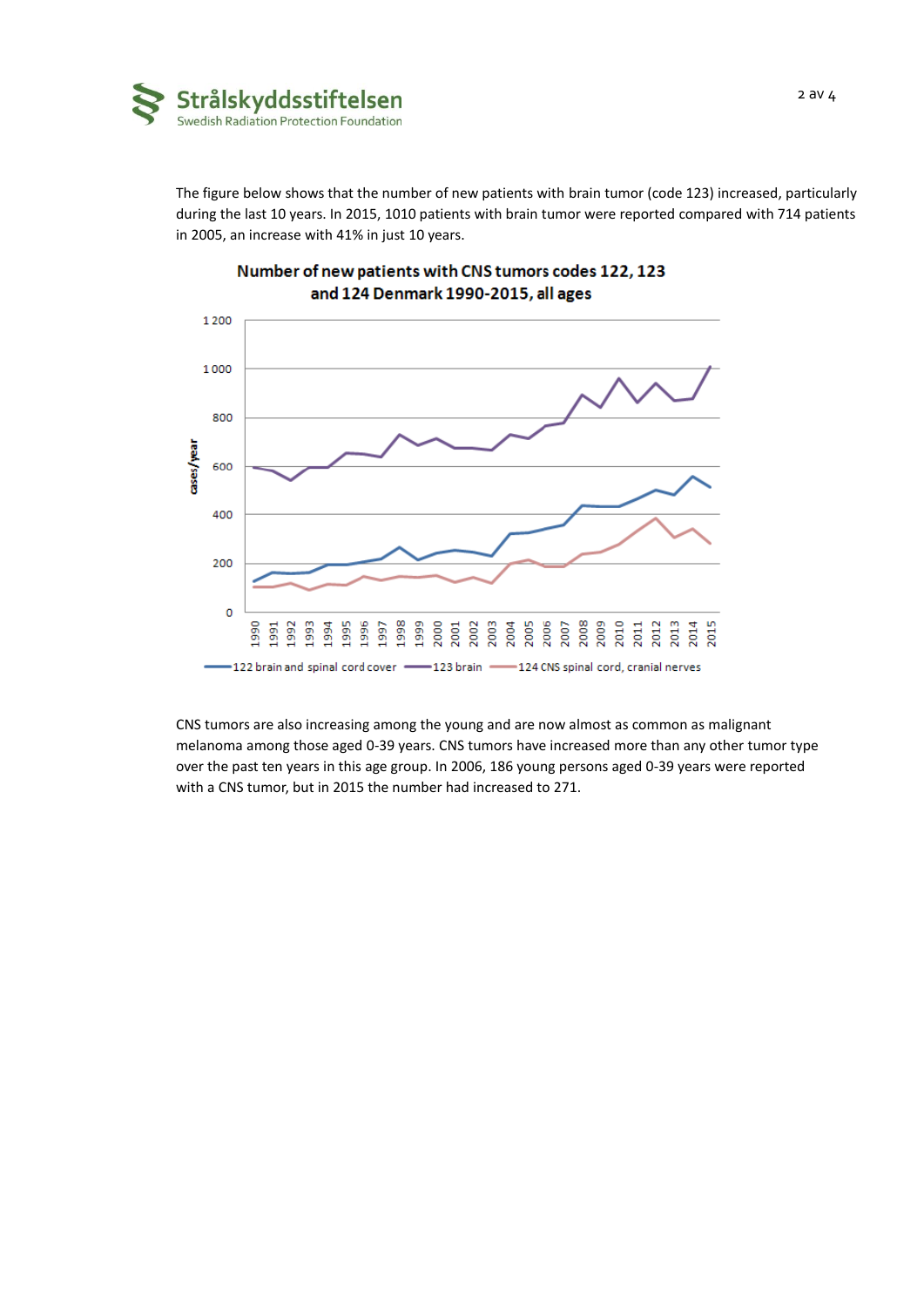



Number of new patients 0-39 years with malignant melanoma or CNS tumors Denmark 2000-2015

Looking at only the tumors in the brain (code 123) the figure below shows the development since 1990 in the age group 0-39. While the number of patients with brain tumors under 40 years of age was relatively stable between 1990 and 2010, the number has increased between 2011 and 2015. 212 persons in the age 0-39 were diagnosed with a brain tumor in 2015 compared to 166 in 2011.



Number of new patients 0-39 years with brain tumors,